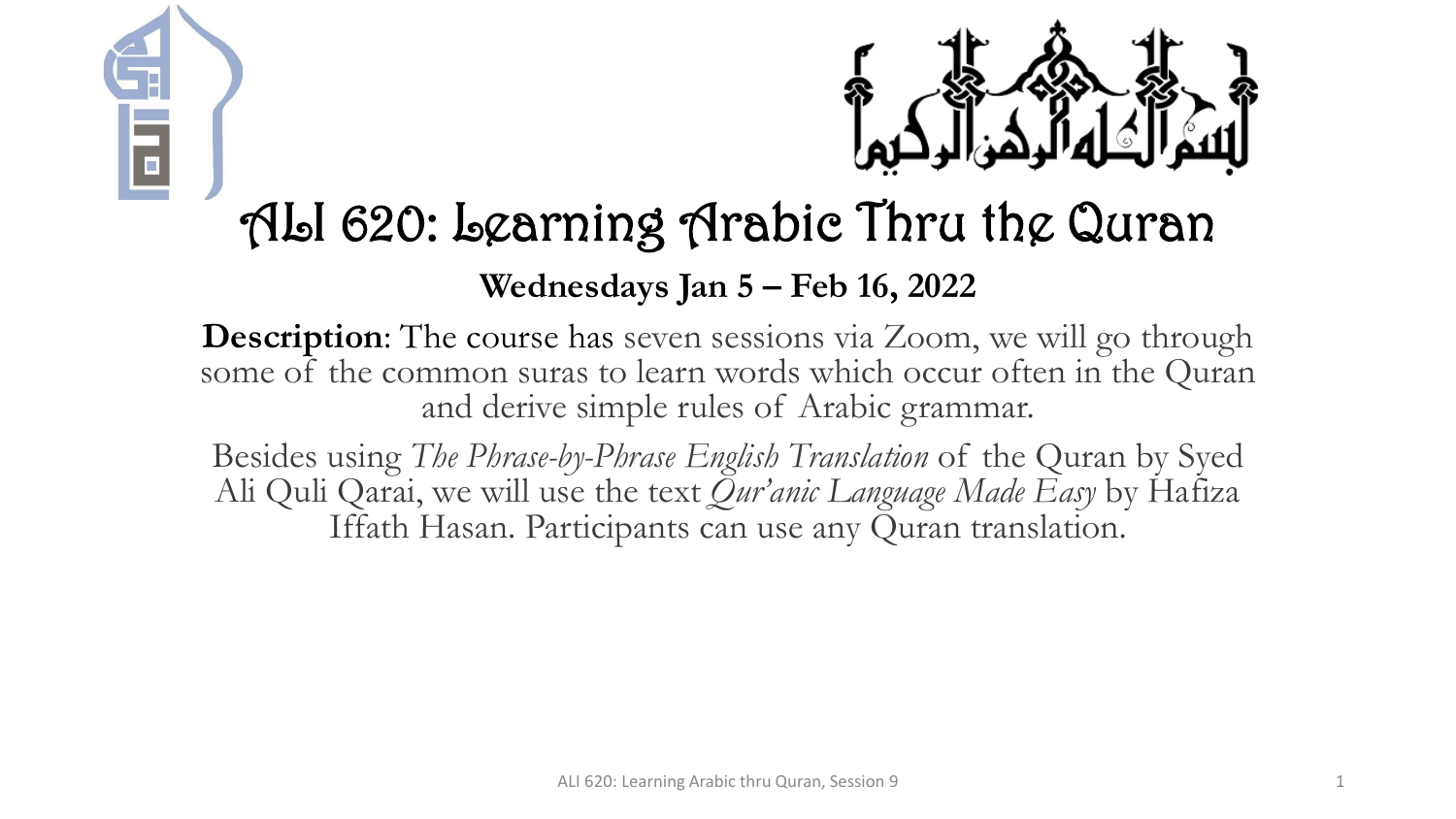# **Du'ā before reciting the Quran**

بِسِمِ اللهِ الرَّحْمِنِ الرَّحِيْمِ \* اَللهُمَّ صَلِّ<br>مَّذَبَهُ وَصَلَّى الرَّحِيْمِ \* اَللهُمَّ صَل م<br>م ه<br>يه ب<br>ه **€** للهُمَّ صَلِّ عَلَى مُحَمَّدٍ وَّآلِ مُحَمَّدٍ<br>مدين من الله  $\frac{1}{2}$ ا  $\overline{a}$  $\overline{a}$ لم<br>ح ى<br>. َ َك مد ه ت ع **ک** رت<br>.。 شر َ َ بر<br>فر س<br>رقب<br>رقب مَّة إِلَيْ<br>مَ إِلَيْ  $\overline{\mathcal{L}}$ ا ہے<br>، اَللَّهُمَّ إِنِّي نَشَرْتُ عَهْدَكَ، وَكِتَابَكَ ،فَاجْعَلَّ نَظَرِي فِيْهِ عِبَادَةً، وَقِرَآئَتِي فِيْهِ<br>حَمَّا رَبِّي مَشَرْتُ عَهْدَكَ، وَكِتَابَكَ ،فَاجْعَلَّ نَظَرِي فِيْهِ عِبَادَةً، وَقِرَآئَتِي فِيْهِ ا<br>۔  $\frac{1}{2}$ بز و<br>را ا<br>ما  $\ddot{\cdot}$ بر ِ  $\frac{1}{2}$ ه<br>به <u>،</u> بر<br>فر م ر<br>بر<br>بر <u>ة</u>  $\ddot{\circ}$ ر<br>ا <u>ة</u> َ ِ مد<br>م ه<br>بد <u>،</u> م<br>گ ر<br>گ  $\int$  $\overline{\phantom{a}}$ فِكْرًا، وَفِكْرِيْ فِيْهِ اِعْتِبَارًا، وَلاَ تَجْعَلْ قِرَآئَتِي قِرَآئَةً لاَ تَدُبُّرَ فِيْهَا، بَلِ اَجْعَلْنِي<br>مَكْرًا، وَفِكْرِيْ فِيْهِ إِعْتِبَارًا، وَلاَ تَجْعَلْ قِرَآئَتِي قِرَآئَةً لاَ تَدُبُّرَ فِيْهَا، بَلِ  $\frac{1}{2}$  $\ddot{\cdot}$ ۰.<br>ه ہ<br>ر ر<br>ا  $\ddot{\cdot}$ بر  $\ddot{.}$ :<br>\*<br>/ ى<br>م  $\frac{1}{2}$ ا ِ  $\frac{1}{2}$ ه<br>به ِ<br>ِهِ و<br>ِ ر<br>ا **ٔ فا** م ر<br>ر ِ<br>په م<br>گ ë<br>. م<br>گ ر<br>گ ت<br>ا **م**<br>. ب<br>.  $\epsilon$  $\ddot{.}$ ِ ر<br>tı ِ آيَاتِهِ وَأَحْكَامِهِ  $\mathbf{A}$ ا<br>م  $\frac{1}{2}$ ا ہ<br>ر ِ ِ<br>ٽ قة<br>م  $\ddot{\ddot{\bm{x}}}$ ر<br>ح اَتَدَبَّرُ آيَاتِهِ وَاَحْكَامِهِ، اِنَّكَ اَنْتَ ا<br>مستقط الله عليها الله عليها الله ل<br>ا تى<br>. بر<br>ن  $\ddot{\phantom{0}}$  $\ddot{\phantom{a}}$ .<br>ر ق.<br>ف  $\int$ بر<br>ز  $\overline{\mathcal{L}}$ ا م<br>. وفُ الرَّحِيْمُ  $\ddot{ }$ ه<br>ي لتَوُّرُّ<br>لروًّا

In the name of Allah, the Beneficent the Merciful. O Allah, bless Muhammad and the family of Muhammad. O Allah I have opened Your Pledge and Your Book. So, make my looking at it worship, and my reciting it thoughtful, and my thinking on it, a means of deriving lessons; and do not make my recitation without reflection. Rather make me ponder over its verses and its rules. Surely You are the Kind, the Merciful.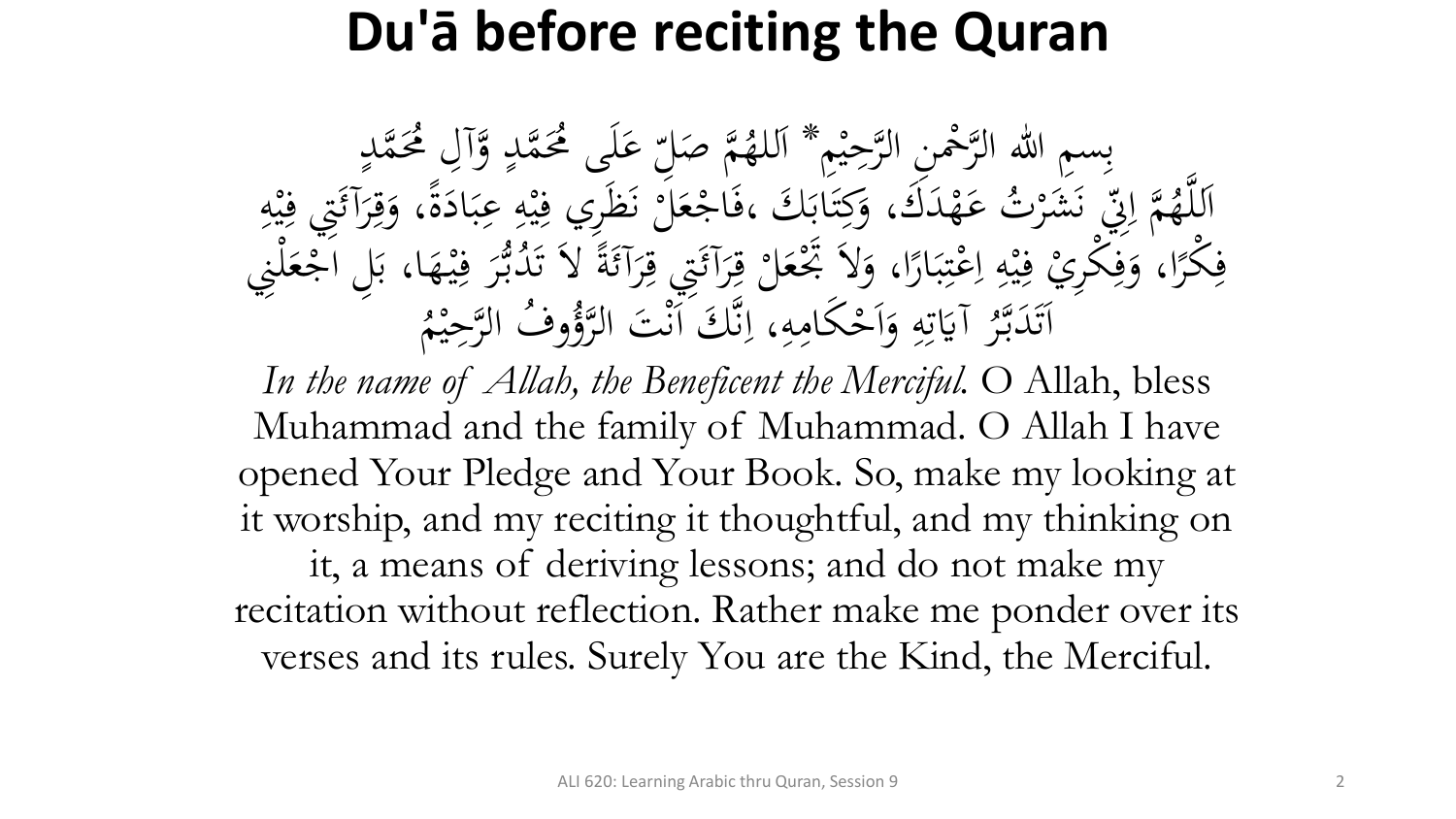# **House keeping items**

- *Shukran* for registering for the course
- Let us pray that Allah swt grants us success
- Ensure that you have revised past lessons
- Please, study thoroughly once slides are posted
- Always keep an English translation with you
- We encourage you to do homework assigned
- If you submit homework, do it by Monday so we can send you our comments before the class
- Ask questions during Q & A time. You may email (not WA) your questions to us by Monday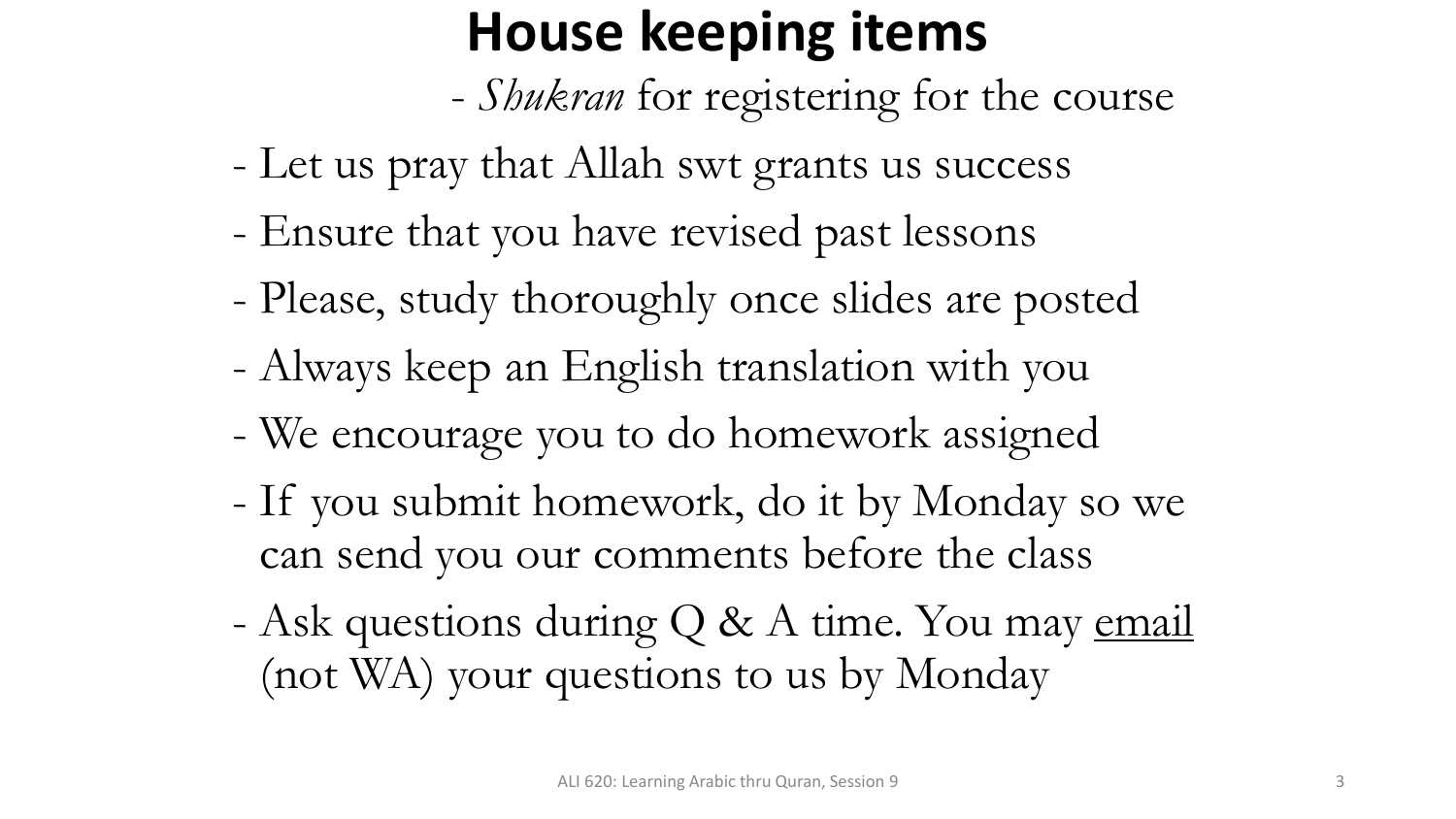#### **Let us Familiarize with [www.tanzil.net](http://www.tanzil.net/)**

A few features of the above website:

- Easy to navigate suras and individual verses
- Easy to find corresponding translation of a verse
- Multiple translations into English and other languages
- Choice of 17 different English translations of the Quran
- Practice your recitation by listening to the Qari of your choice
- You have an option of listening a fellow mu'min
- Search by Quranic words or roots of the verbs
- Select the verse by simply clicking on the verse number.
- You can listen to Arabic text of individual verses followed by English translations by Itani and Sahih International.
- Easy to copy and paste Arabic text of the Quran.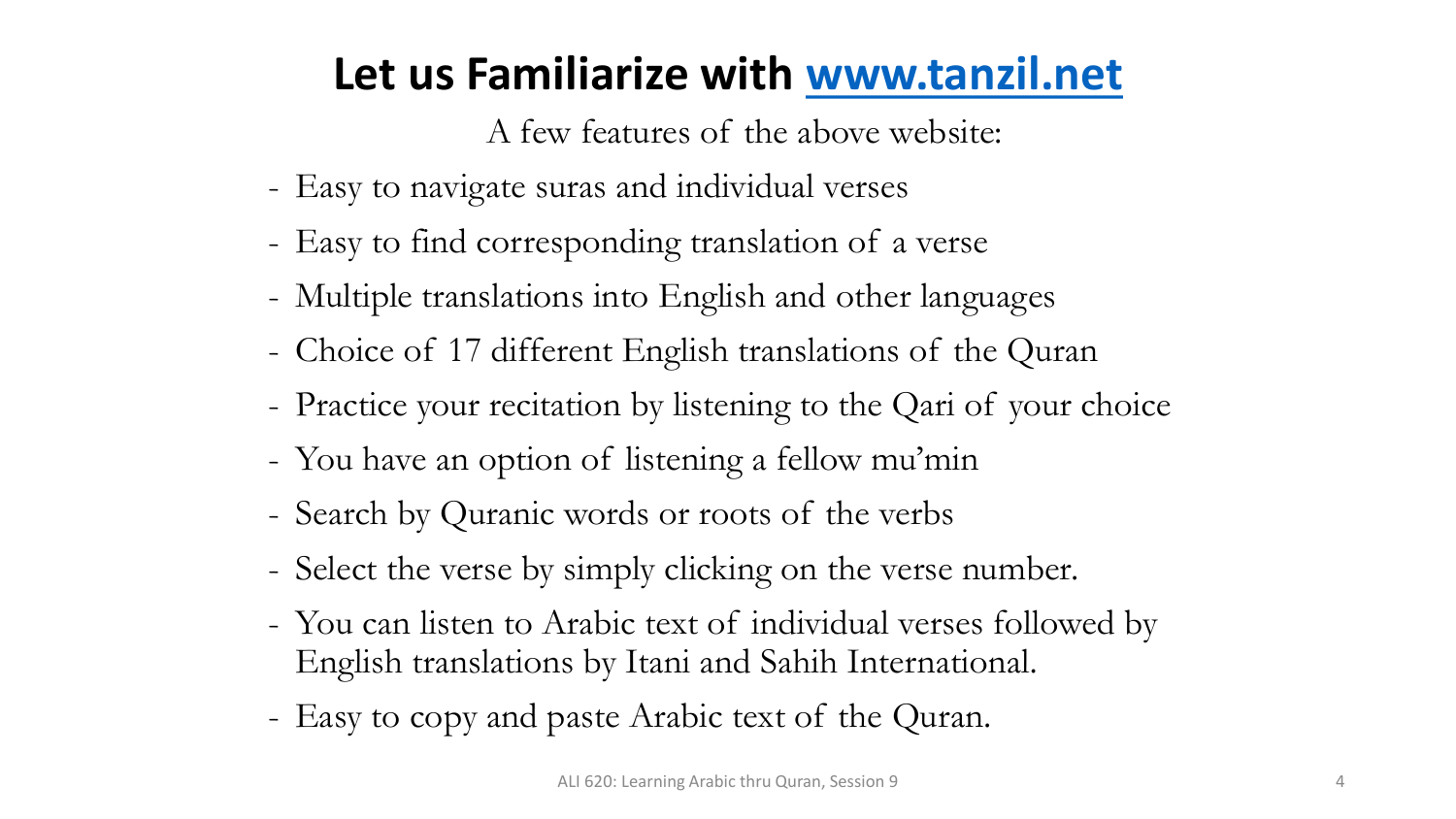## Impact of Tilāwah on those who understood it

Ibn Hisham in his *Sīra* states: Abu Sufyan, Abu Jahl, & al-Akhans had ventured out by night to eavesdrop on the Prophet as he recited in the house. Each of the three chose an appropriate place, and non knew the exact whereabouts of his comrades. So, they passed the night listening to him. At they dawn they dispersed and, meeting one another on the way back, each of them chided his companions, "Do not repeat this again, leas one the simpletons spots you and become suspicious." Then they left, only to return on the second night, eavesdrop again, and chide each other at dawn. When this recurred on third night, they confronted each other the next morning and said, "We will not leave until we take solemn oath never to return." After this oath they dispersed. A few hour later al-Akhnas took his walking stick and, approaching the house of Abu Sufyan, inquired his as to what they had heard from the Prophet. He replied, "By God, I heard things whose meanings I cannot comprehend, nor what is intended by them." Al-Akhans said such is also the case with me." Then he proceeded to Abu Jahl's house and asked the same question. He answered, "What, indeed, did I hear! We the tribe of Abd Manaf have always rivaled each other in honor. They have fed the poor, and so have we; they have assumed other people's troubles, so have we; they have shown generosity, so have we. We have matched each other like two stallions of equal speed. Then they proclaimed, 'We have a prophet who receives revelations from the heavens.' When will we acquire anything like that? By God, we will never believe him or call him truthful." (P. 49, *The History of the Qur'anic Text*, taken from Ibn Hisham, *Sira*, vol. 1-2, pp. 315-16)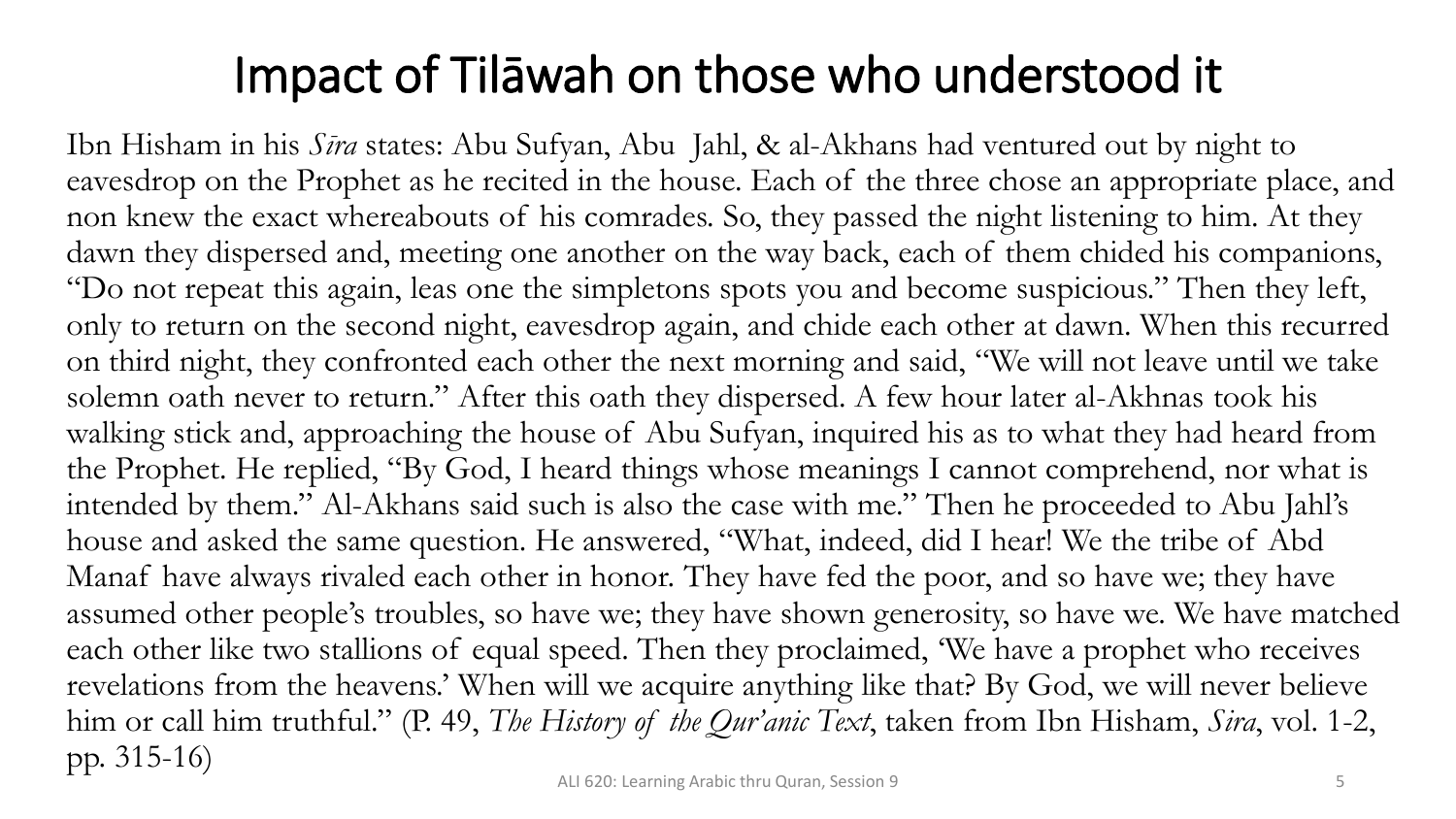## Discussion on more prepositions

Previously we covered seven prepositions. Now we cover another three.

| كَ   حَتَّى   وَ\تَ |       |                     | عَلَى إِ فَيْ |                          |                    |  |
|---------------------|-------|---------------------|---------------|--------------------------|--------------------|--|
| For                 | until | like In/with In On/ |               | $\mathsf{To}/\mathsf{.}$ | From/ From/ For/to |  |
| <b>gasam</b>        |       |                     | upon          | towards than             | about              |  |

- 1. When a noun is preceded by any preposition, it changes the vowel sign on the last letter takes *kasra* instead the default *damma* vowel; (examples on pp. 32 & 33 in the Text).
- 2. When third person masculine pronouns are preceded by a preposition, it changes the *damma* on *haa* ( $\triangle$ ) to *kasra* in some cases.

م م ُ ، ََل ُ م، لَه ُ ه م ن ِ ، م ُ ه م ن ِ ، م م م ، ِبِِ ِ ه ِ ب م ِهم م ي ِ ، ف ِ ه م ي َ ، ف م م ُ ه م ن َ ، ع ُ ه م ن َ ، ع

3. *Alif maqsoora* (د) in prepositions *ilaa* (إلى) and '*alaa* (فَعَلى) get changed to *yaa* (ي) when attached **ء** to a pronoun.

4. The preposition  $\dot{\mathcal{Q}}$  changes to  $\ddot{\mathcal{Q}}$  before all pronouns, except first person singular (see p. 33) ُمْ، لَهُنَّ، لَكَ، لَكِ، لَكُمَا، لَكُمْ، لَكُمْ، لَكُنَّ، لَنَا،  $\ddot{\lambda}$ م  $\blacktriangle$ م ُ ا، ََل م  $\blacktriangle$ لَّهُ، لَهَا، لَهُمَا، لَهُمْ، لَهُنَّ، لَكَ، لَكِ، لَكُمَا، لَكُمْ، لَكُنَّ، لَنَا، <mark>لِيْ\لِيَ</mark> ا م  $\zeta$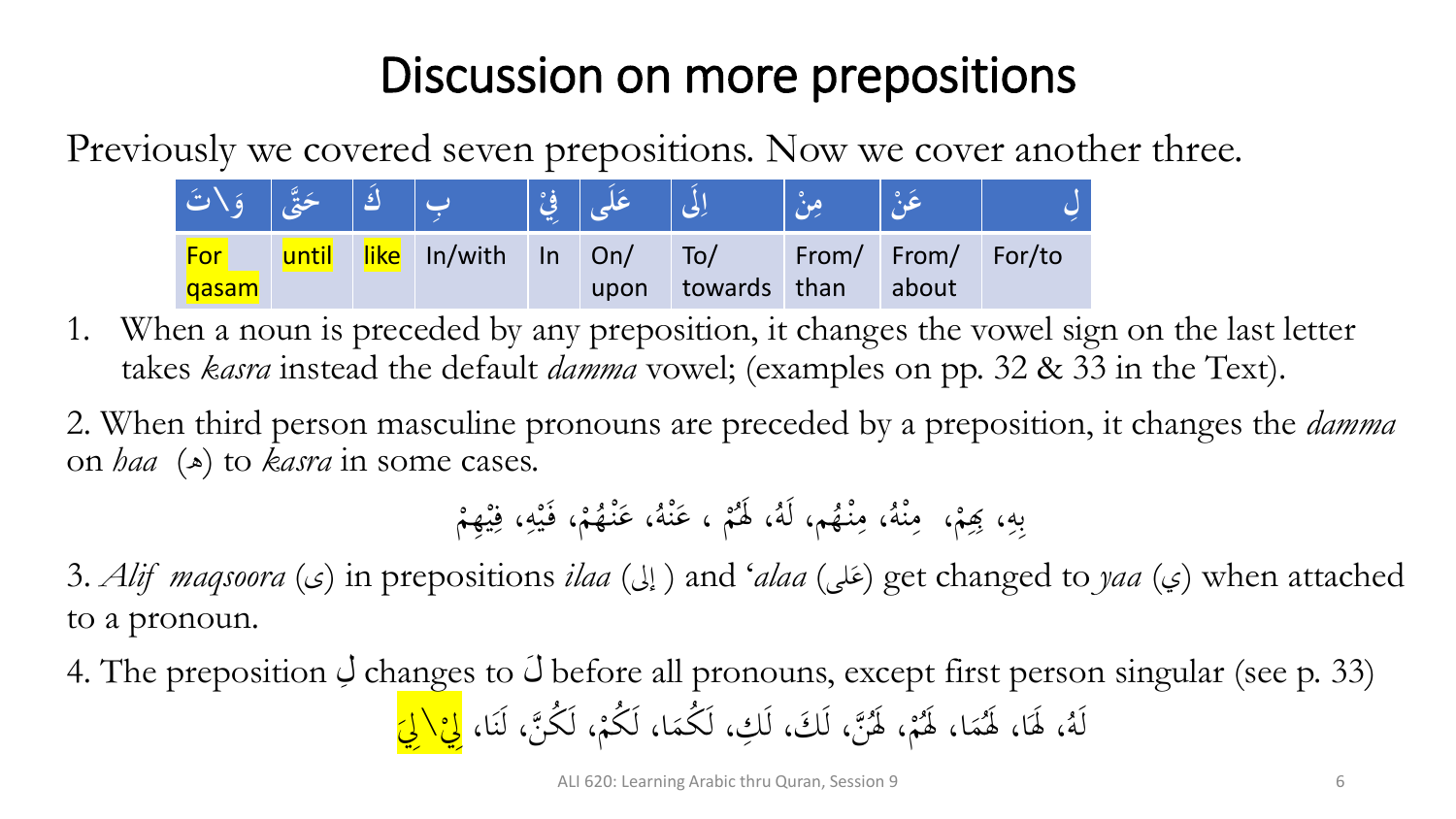Nouns preceded by prepositions in al-Baqara, vv. 3 - 30 ونَ<br>م ند<br>ا بر<br>م  $\frac{1}{\sqrt{2}}$ مر<br>ح مار ە<br>قول ي<mark>ڊ</mark><br>پ و<br><mark>يد</mark> <u>َ</u><br>-ينَ<br><mark>ين</mark> ذِ ن<br>ک الَّذِينَ يُؤْمِنُونَ <mark>بِالْغَيْبِ</mark> ا<br>م ي .<br>اف ا<br>ا <mark>بِالْغَيْبِ</mark> (3)، و<mark>َبالْآخِرَة</mark>ِ هُمْ يُوقِنُونَ<br>مَسْلِمَ عَمَّ ہ<br>ا <mark>ر</mark><br>ا و<br>م :<br>ق یہ<br>\ و<br>به م<br>لح م ھ<br>' هُمْ يُوقِنُونَ (4)، أُولَئِكَ عَلَىٰ هُدًى <mark>مِّن رَّبِّهِمْ</mark><br>على جهر الله القرآن وي الله على الله عنها الله عنها ل<br>\_ **ک**<br>. ءِ<br>م م<br>م ا<br>ا م<br>ا ِ ن رَبِّھ<br>مُصلحہ ِ<br>م  $\frac{\lambda}{\lambda}$ <mark>مِّن رَّبِّهِمْ (5</mark>)  $\frac{2}{\sqrt{2}}$ ، خَتَمَ اللَّهُ <mark>عَلَىٰ</mark><br>ْج  $\mathfrak{g}$ بز  $\dot{\phantom{0}}$ وِبِِ <u>ل</u> ل نف<br>ما بزة<br>ق ا ا <mark>ک</mark> م م م ِهم ।<br>प्र ع ا<br>ا  $\frac{2}{\sqrt{2}}$ لَى <mark>ک</mark> ع و<br>ِ و  $\frac{1}{2}$ صلے<br>ن م ا قَدَ اِرُ مِنْ الْمَسْكَرَ عَنْ الْمَسْكَرَ عَنْ الْمَسْكَرَ وَيَشَادَةً<br><mark>وَعَلَىٰ أَبْصَارِهِمْ غِشَا</mark>وَةٌ وَ ।<br>द्र  $\overline{\phantom{a}}$ <mark>ب</mark><br>. ا<br>ا <mark>ک</mark> ِ<br>پر و<br>د يُّ (7)، <mark>وَمِنَ النَّاسِ مَن</mark> يَقُولُ آمَنَّا <mark>بِاللَّهِ وَبِالْيَوْمِ</mark> الْآخِرِ (8)، فِي قُلُومِهِمْ (<br>مَرْضَعَ مِعْ النَّاسِ مِن يَقُولُ آمَنَّا <mark>بِاللَّهِ وَبِالْيَوْمِ</mark> الْآخِرِ (8)، فِي قُلُومِهِمْ .<br>\_<br>\_  $\frac{\lambda}{\lambda}$ َ  $\mathbf{A}$ ید<br>.<br>.  $\overline{\phantom{a}}$ و<br>په ्<br>व م ار<br>و <mark>ل</mark><br>ا ا<br>ا  $\ddot{\cdot}$ ا وِبِِ <u>ل</u>  $\int$ <u>ة</u><br>-ِِف ق رَ ض<sup>عة</sup><br>وه  $(10)$  مَّرَض ن<br>هر وا تفسلا<br>ءَ کَ م<br>لم ِ<br>سِرِ .<br>م ء<br>فم ، لَا تُفْسِدُوا فِي الْأَرْضِ (11)، وَيَمُدُّهُمْ <mark>ر</mark> م ھ<br>ِ ، وَيَمَدُّهُمْ فِي طُغْيَاغِهِمْ (15)<br>، وَيَمَدُّهُمْ فِي طُغْيَاغِهِمْ (15) ە<br>ئ ا<br>ا  $\frac{1}{2}$ ي .<br>-<br>-ا<br>ا ، ذَهَبَ اللَّه<mark>ُ بِنُورِهِمْ</mark> وَتَرَكَّهُمْ<br>سياسي واللَّهُ بِنُورِهِمْ وَتَرَكَّهُمْ الميلياني<br>المراجع م  $\frac{1}{2}$ ن ِ<br>با ر<br>بر تى<br>. ہ<br>/ م<br>م رَكَٰهُمْ <mark>فِي ظُلُمَاتٍ</mark><br>رَكَٰهُمْ فِي اللَّهَ وَ  $\overline{\phantom{a}}$  $\frac{1}{2}$ ا  $\frac{1}{\sqrt{2}}$ ال ن<br>كا م <u>ل</u>  $\int$ <u>ل</u> ونَ<br>م ر<br>بج ِ م<br>م ه<br>به يا<br>' يْبْصِرُونَ (17)، أَوْ <mark>كَصَيِّبِ</mark> ه<br>د كَصَيِّبِ مِّنَ السَّمَاءِ<br>سميد 20 سا<br>م  $\overline{\phantom{a}}$  $\overline{\mathbf{z}}$  $\frac{\blacktriangle}{\blacktriangle}$  $\frac{1}{\sqrt{2}}$ ِ<br>م  $\frac{\lambda}{\lambda}$ <mark>مِّنَ السَّمَاءِ</mark>... يَجْعَلُونَ أَصَابِعَهُمْ م<br>ا  $\frac{1}{2}$ يَجْعَلُونَ أَصَابِعَهُمْ فِي أَذَانِهِمْ مِّنَ الصَّوَاعِقِ<br>يَجْعَلُونَ أَصَابِعَهُمْ فِي أَذَانِهِمْ مِّنَ الصَّوَاعِقِ ه<br>پن ِ<br>ب بد<br>ند ا<br>ا م و<br>ا ं<br>र ِ<br>م هر<br>د .<br>آذَانِهِمْ مِّنَ الْصَّوَاعِقِ (19) ا $\frac{1}{2}$ اء  $\blacklozenge$ س<br>ستم ِينَ<br>بد ال<br>ر  $\ddot{\phantom{0}}$ ن  $\mathbf{A}$ َل م ز<br>. أَنز ہ<br>ا <u>، وَأ</u> مَاءً فَأَخْرَجَ بِهِ مِنَ الثَّمَرَاتِ (22)<br>مَاءً فَأَخْرَجَ بِهِ مِنَ الثَّمَرَاتِ (22) ا ر<br>په  $\blacklozenge$ .<br>-<br>-ِ` ِ ِ<br>ب ب ू<br>\ .<br>< <u>ة</u><br>. ف  $\zeta$ اء  $\mathcal{A}$  $\overline{\phantom{a}}$ م وَإِن كُنتُمْ <mark>فِي رَيْب كِ</mark>مَّا نَزَّلْنَا <mark>عَلَىٰ عَبْدِنَا فَ</mark>أَنُوا بِ<mark>سُورَة</mark><br>، وَإِن كُنتُمْ فِي رَيْب كُمَّا نَزَّلْنَا عَلَىٰ عَبْدِنَا فَأَنُوا بِسُورَة إ َ ।<br>। بابو ه<br>پي <mark>ل</mark><br>- $\frac{1}{2}$ ر<br>مذ ل<br>أ  $\frac{1}{2}$ <mark>ک</mark> ا<br>ا ه<br>به ِ<br>با بر<br>ت أ <u>ة</u><br>.  $\ddot{o}$ <mark>ُ</mark>ر<br>: <mark>ب</mark><br>ا <u>سُمُورَة مِّن مِّتْلِهِ</u>  $\overline{\mathbf{a}}$ ِ ش<mark>ند</mark><br>من  $\frac{1}{2}$ ِ<br>م **A**<br>T ن <mark>م</mark>ّز ِ<br>م  $\frac{\lambda}{\lambda}$ مِّن مِّثْلِهِ (23)، أَنَّهُ الْحَقُّ م<br>ا ر<br>ح ا لە<br>ج ، أَنَّهُ<br>، أَنَّهُ م م ِ<br>پِھ مِن رَّبِّهِمْ (26) وَيُفْسِدُونَ فِي الْأَرْضَ<br>مِن رَّبِّهِمْ (26) وَيُفْسِدُونَ فِي الْأَرْضَ ر<br>، .<br>م ید<br>ر ِّدِيْفَسِيدُونَ فِي الْأَرْضَ ۚ (27)، كَيْفَ تَكْفُرُونَ بِاللَّهِ<br>وَيُفْسِدُونَ فِي الْأَرْضَ ۚ (27)، كَيْفَ تَكْفُرُونَ بِاللَّهِ َ لَّهُ مَنْ تَكْفُرُونَ بِاللَّهِ (28)، هُوَ الَّذِي خَلَقَ لَكُم مَّا فِي الْأَرْضِ<br>كَيْفَ تَكْفُرُونَ بِاللَّهِ (28)، هُوَ الَّذِي خَلَقَ لَكُم مَّا فِي الْأَرْضِ ت<br>ت :<br>) خ<br>د و<br>پر م ا َجَمِيعًا (29)، وَإِذْ قَالَ رَبُّكَ لِلْمَلَائِكَةِ إِتّي جَاعِلٌ فِي الْأَرْضِ خَـ 人<br>人  $\dot{\phantom{0}}$ ر<br>ر  $\overline{\phantom{0}}$ ل اعِ ّن ِ ج **ْ** ، وَإِذْ قَالَ رَبُّكَ لِلْمَلَائِكَةِ إِنِّي جَاعِلٌ فِي الْأَرْضِ خَلِيفَةً  $\int$ إ **تة** ِ<br>وگ  $\blacklozenge$ م ِ بڑ<br>ب  $\overline{\phantom{a}}$ ة<br>م .<br>-<br>- $\int$ إ َ  $\ddot{\delta}$ ِ  $\frac{1}{2}$  $(30)\,$   $\,{}^{\sharp}$ 

Let each one of us identify nouns preceded by prepositions and the effect it has. For e.g., in v. 3 above, preposition bi بِ changes *al-ghaybu* ( │<br>│ (الْغَيْبِ) to *al-ghaybi* (الغَيْبُ).  $\ddot{\cdot}$ ه<br>يو .<br>فر  $\ddot{\cdot}$ ه<br>يو .<br>فر م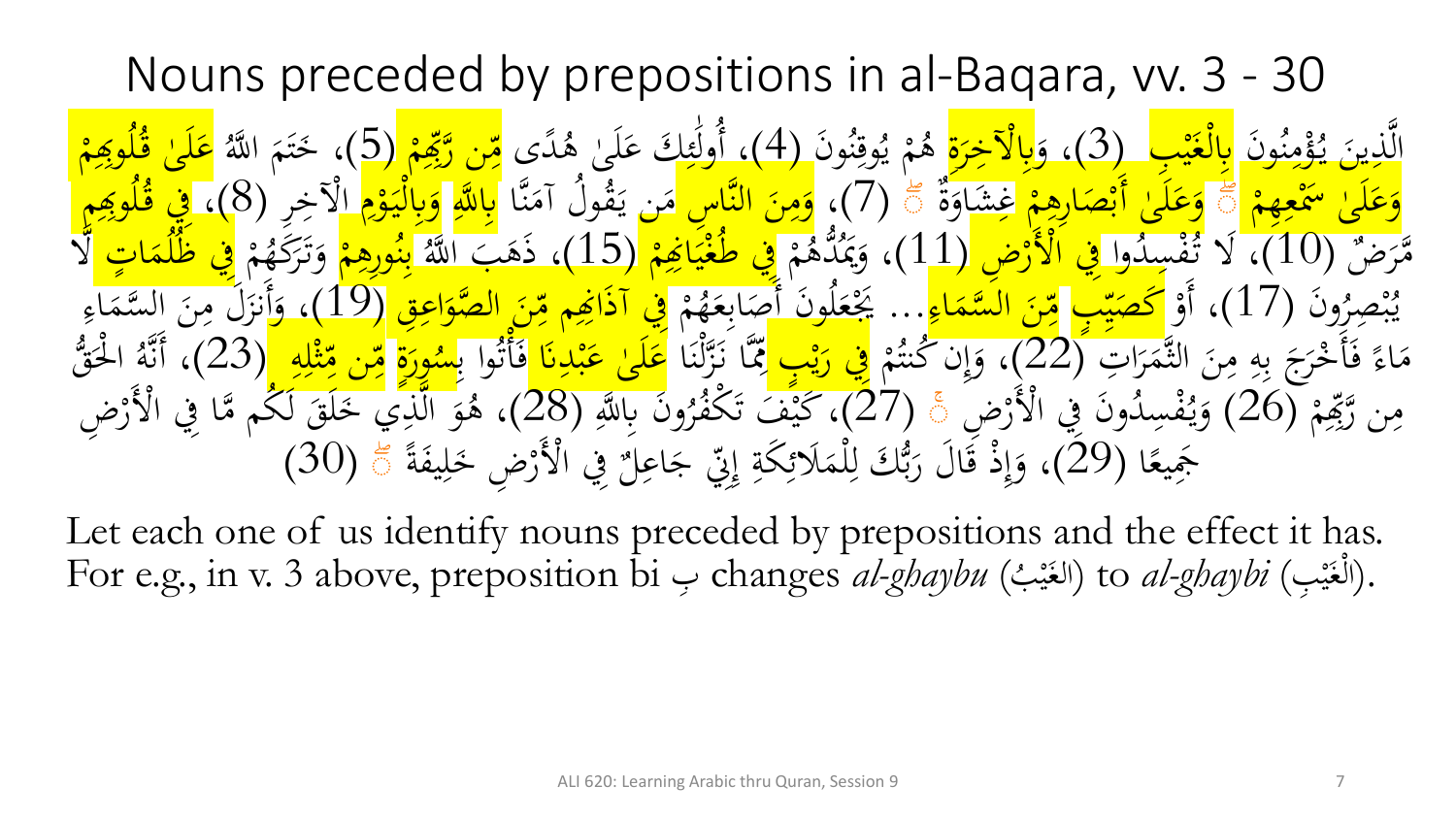# Other important points about prepositions – part 1

- 1. When alif does not have any of the vowel signs (fatha, kasra or damma) then it automatically carries a sākin on it, even if it is not marked. An alif with sākin is known as *hamazat al-wasl*. The alif of definite article 'al' (ال) is hamzat al-wasl.
- 2. When preposition *min* (مِنْ) is followed by a word beginning with hamzat al-wasl, .<br>ا  $\mathbf{A}$ then preposition *min* will change to *mina* (مِنْ). The meeting of two letters with  $\ddot{\phantom{0}}$  $\mathbf{A}$ sākin is known as *iltiqā' al-sākinayn.* Know that pronouncing two letters with sākin is difficult on the tongue. Therefore, min becomes mina. Examples: فَتَكُونَا مِنَ الظَّالِمِينَ (35)، فَأَنزَلْنَا عَلَى الَّذِينَ ظَلَمُوا رِجْزًا مِّنَ السَّمَاءِ ِ<br>ل  $\ddot{\phantom{0}}$  $\mathbf{A}$  $\ddot{\lambda}$ ت <u>ف</u> ِ<br>ِع  $\blacktriangle$  $\ddot{\phantom{0}}$ ِس<br>م م<br>^ وا رِجْزًا مِّ ز<br>( م ، فَأَنزَلْنَا عَلَى الَّذِينَ ظَلَمُوا رِجْزًا مِّنَ السَّمَاءِ (59) وَبَاءُوا بِغَضَبٍ مِّنَ اللَّهِ  $\ddot{\phantom{0}}$ ِّبِ **ک**  $\ddot{\phantom{0}}$ ن ڵ<br>-ل ز<br>ً  $\ddot{\phantom{0}}$ ِ<br>م  $\frac{1}{2}$ وا بِغَضَبٍ مِّ ِ<br>; ِ<br>ب </sub><br>د ء ِب و َبِ<br>. َ  $(61)$ ँ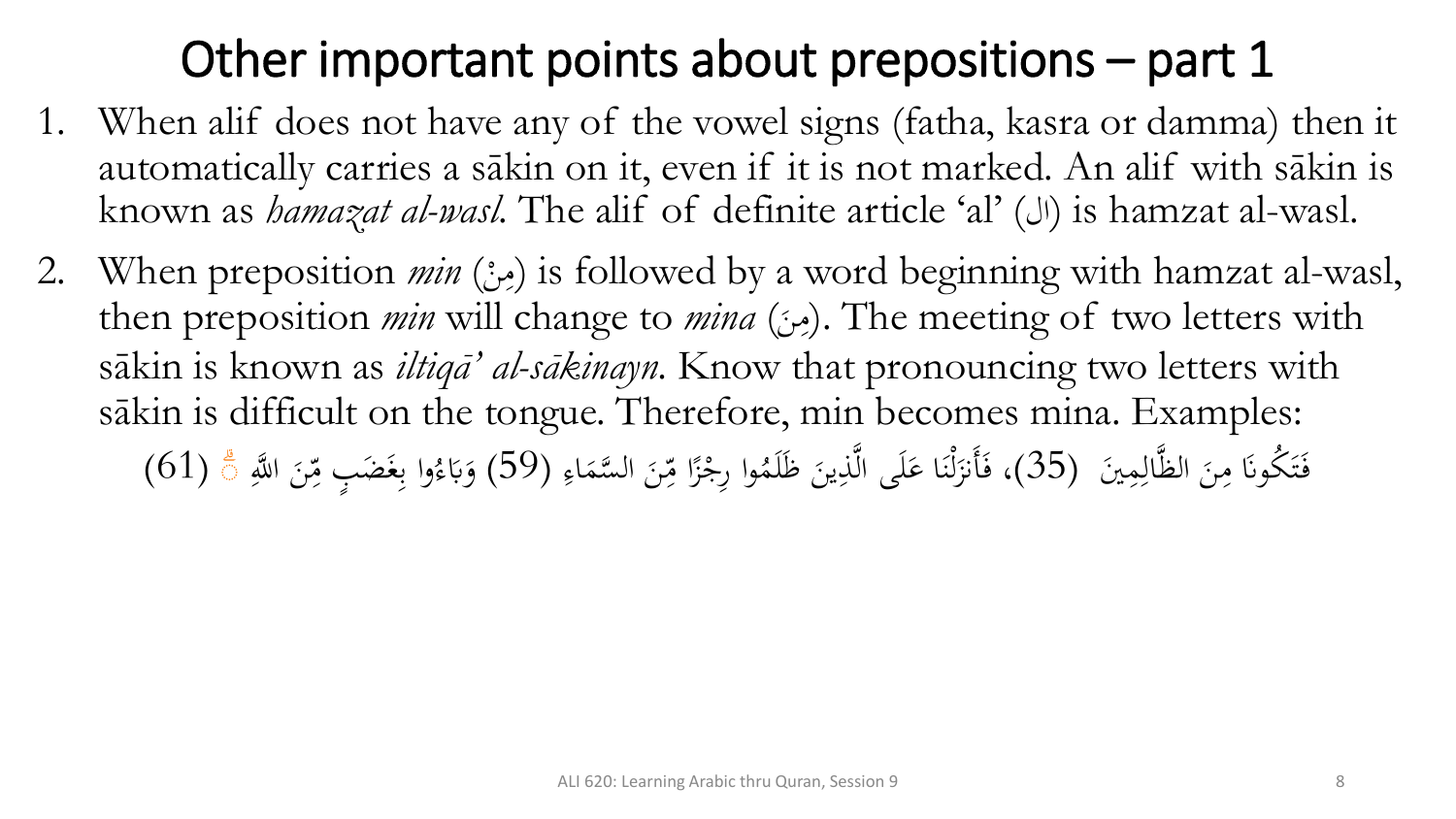#### **Why do we have ا َ ن ا of instead ر ُّ ن ر in Quranic Du'ās?**  بر<br>ب**ر ب**

This is on account of grammatical rule. Originally it was َ َي ا َّ ب ر in which case it refers to يا<br>آ ن ر<br>. calling Lord and will be in accusative form. However, the calling particle (إيّ) does not یا<br>∆ appear but is understood from the context. In all our Du'ās we call upon Allah *'azza wajall* because we are in His presence. Although we cannot see Him, but He sees us and listens to our supplications.

In al-Baqarah the *rabbanā* appears 9 times in verses 127, 128, 200, 201, 250, 285, and thrice in verse 285. The supplication in verse 2:285 is powerful Du'ā which should be memorized and recited regularly in the Qunūt of salāt.

In the following verse you will notice that رَبُّنَا appears as it is not calling God in a  $\ddot{\phantom{0}}$ ن ر<br>ا supplication.

قُلْ أَتُحَاجُونَنَا فِي اللَّهِ وَهُوَ رَبُّنَا وَرَبُّكُمْ وَلَنَا أَعْمَالُنَا وَلَكُمْ أَ م َ  $\ddot{\cdot}$ ن ه<br>- $\ddot{\cdot}$ َ م بر<br>بہ  $\frac{1}{2}$ و<br>- $\ddot{\cdot}$ ن ر<br>ِ َ َ  $\ddot{\phantom{0}}$ ن .<br>.<br>. ئ<br>گ م  $\overline{\phantom{a}}$ ُعْمَالُكُمْ وَنَحْنُ لَهُ مُخْلِصُونَ ﴿١٣٩﴾<br>-َ م  $\blacktriangle$ 

2:139 *Say, 'Will you argue with us concerning Allah, while He is our Lord and your Lord, and to us belong our deeds, and to you belong your deeds, and we worship Him dedicatedly?'*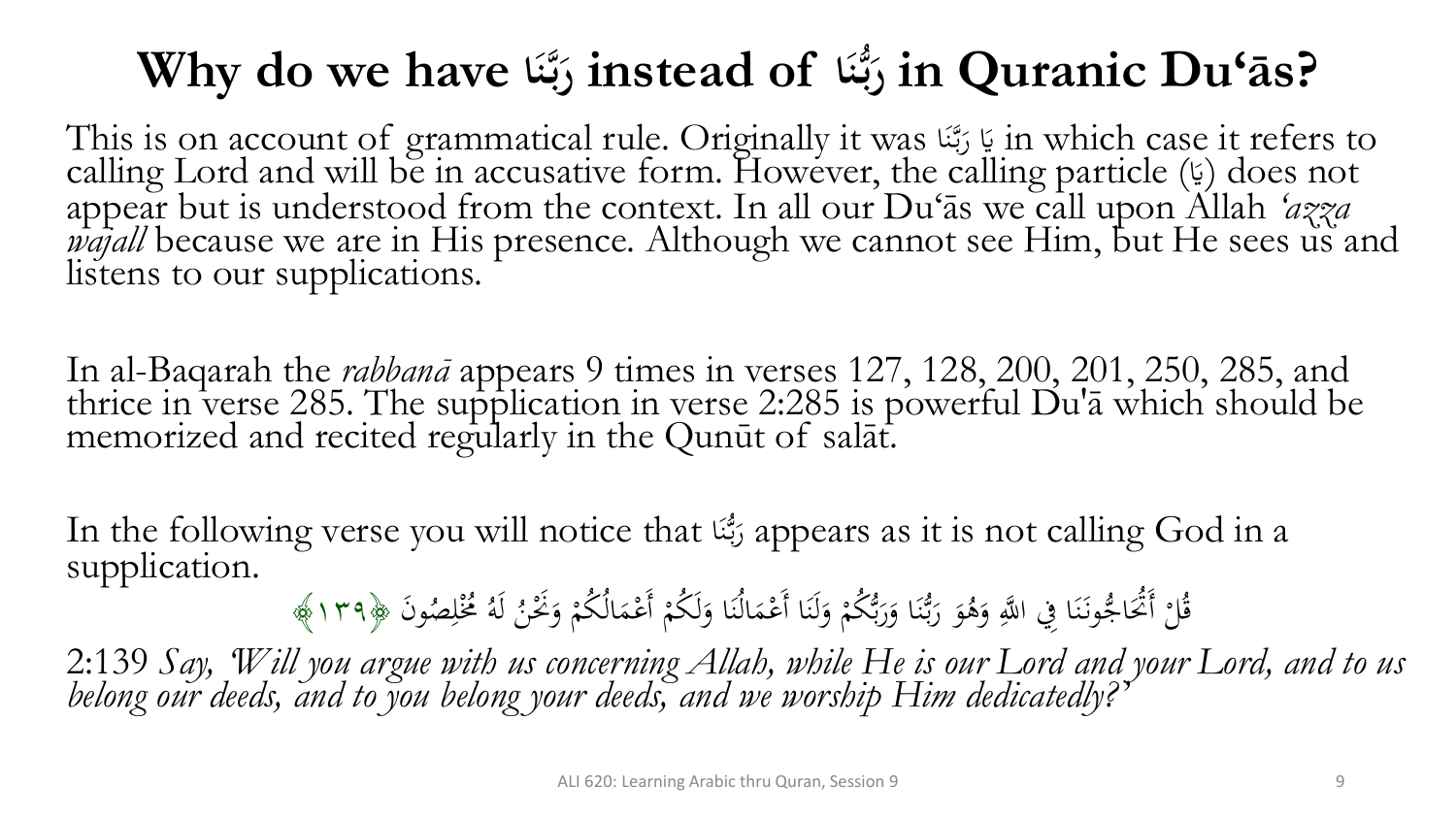# Highlight prepositions before nouns in Q 2:26-40

﴾ إِنَّ اللَّهَ لَا يَسْتَحْيِبِي أَن يَضْرِبَ مَثَلًا مَّا بَعُوضَةً فَمَا فَوْقَهَ<br>يَهْ يَهُ ثُمَّا فَوْقَهَ ه<br>, ھ<br>ج ة<br>.<br>. ه<br>و ضُرِبَ مَثَلًا مَّا بَعُ<br>بابَر برَآه هُ وَبِراهُ ب<br>. بذ<br>ثم م<br>: يَضْہ<br>ئے لیکن إِنَّ اللَّهَ لَا يَسْتَحْيِي أَن يَضْرِبَ مَثَلًا مَّا بَعُوضَةً فَمَا فَوْقَهَا ۚ فَأَمَّا الَّذِينَ آمَنُوا فَيَعْلَمُونَ أَنَّهُ اخْقُّ<br>يَكُوشُ أَنَّهُ إِنَّ أَنَّهُ الْجَوَّاءِ وَإِنَّهُ وَإِلاَّ مِنْ الْمَرْسَلَ وَإ ي م<br>: ت م<br>ا نم<br>و  $\int$  لز<br>ا ا ہے<br>، فَأَمَّا الَّذِينَ آمَنُوا فَيَعْلَمُونَ أَنَّهُ اخْقٌ مِن رَّبِّهِمْ<br>سَنَ ءَ يَجَ وَيَدْ وَاللَّهُ اخْتَهُ وَيَدَ اللَّهُ الْحَقُّ مِن رَّبِّهِمْ م  $\ddot{\cdot}$ <u>ف</u><br>. و<br>م  $\mathcal{L}$ .<br>-<br>、 ِّبِ م<br>// مِن رَّبِّهِ<br>\* لَ  $\mathbf{A}$  $\frac{2}{\sqrt{2}}$ ً وَأَمَّا الَّذِينَ<br>ءَ :<br>-<br>-ِّب َ ِيجَٰذَاً مَثَلًا<br>وَبَرَى ث  $\mathcal{A}$ ى<br>؟ كَفَرُوا فَيَقُولُونَ مَاذَا أَرَادَ اللَّهُ بِحَٰذَاَ مَثَلًا ﴾ يُضِلُّ بِهِ كَثِيرًا<br>حَقَرُوا فَيَقُولُونَ مَاذَا أَرَادَ اللَّهُ بِحَنْداَ مَثَلًا ﴾ يُضِلُّ بِهِ كَثِيرًا ر<br>. ر<br>ِ م<br>ر  $\ddot{\hat{}}$ َ ر<br>پر -<br>...  $\mathcal{L}$  $\ddot{z}$ ِ ِ<br>ب يُضِلُّ بِهِ كَثِيرًا وَيَهْدِي بِهِ كَثِيرًا خَّ وَمَا يُضِلُّ بِهِ إِلَّا الْفَاسِرِ<br>يُضِلُّهُ بِهِ كَثِيرًا وَيَهْدِي بِهِ كَثِيرًا خَ وَمَا يُضِلُّ بِهِ إِلَّا الْفَاسِرِ )<br>.<br>.  $\ddot{z}$ ِ ِ<br>ب  $\overline{a}$ يه<br>. َ ノミッ .<br>م م إ ِ ِ<br>ب ت<br>وَمَا يُضِلُّ بِهِ إِلَّا الْفَاسِقِينَ ﴿٢٦﴾ الَّذِينَ يَنقُضُونَ<br>نَقْعَهُ م<br>ہ َ يا<br>ح ي .<br>-<br>- $\frac{1}{2}$ مہ<br>پور وص يہ<br>ر أَن ي ه ِ ِ<br>ب ب<br>نر عَطْدَ اللَّهِ مِن بَعْدِ مِيثَاقِهِ وَيَقْطَعُونَ مَا أَمَرَ اللَّهُ بَهِ أَنْ يُوصَلَ وَيُفْسِدُونَ فِي الْأَرْضَ<br>في جَي اللَّهِ مِن بَعْدِ مِيثَاقِهِ وَيَقْطَعُونَ مَا أَمَرَ اللَّهُ بَهِ أَنْ يُوصَلَ وَيُفْسِدُونَ فِي ر<br>و  $\mathcal{A}$ ه<br>وي يد<br>. ہ<br>' ِ <u>ة</u> شہ<br>پر  $\mathbf{A}$  $\overline{a}$ بہ<br>و ۔<br>ِم ل<br>ر ر<br>. يا<br>. لَ وَيُفْسِدُونَ فِي الْأَرْضِ ۚ أَوْلَٰٓئِكَ هُمُ الْخَاسِرُو<br>يَذَرَّ مُ و<br>ه ً<br>ب م الحساسينز<br>په ځ لز<br>ا ا أُولَٰٓئِكَ هُمُ الْخَاسِرُونَ ﴿٢٧﴾ كَيْفَ<br>يَآْنَبُ مَسَلَمَ يَسُمُمُ سَيْنَ وَإِذْ يَقْوَلُونَ الْمُؤْثَّرِ ِ<br>جگہ ئم َٰ م رُونَ بِاللَّهِ وَكُنتُمْ أَمْوَاتًا فَأَحْيَاكُمْ<br>مَعَه اللَّهِ وَكُنتُمْ أَمْوَاتًا فَأَحْيَاكُمْ  $\ddot{\cdot}$ ي م<br>ج  $\ddot{\phantom{a}}$ و<br>ج م ال و<br>ا ر ُ مكف ت<br>ل بہ<br>ت -<br>مخل ُّ ثُمَّ يُحِيَّنُكُمْ ثُمَّ يُحْيِيكُمْ ثُمَّ إِلَيْهِ تُرْجَعُونَ<br>سَمَانِ عَمَّ مِمْسَكُمْ ثُمَّ يَحْسَنُ م ِّ يُحْيِبِكُمْ ثُمَّ إِلَيْهِ تُرْجَعُونَ ﴿٢٨﴾ هُوَ الَّذِي خَلَقَ لَكُم مَّا فِي اُلْأَرْضِ جَمِ<br>يُحْيِبِكُمْ ثُمَّ إِلَيْهِ تُرْجَعُونَ ﴿٢٨﴾ هُوَ الَّذِي خَلَقَ لَكُم مَّا فِي الْأَرْضِ جَم .<br>. ر<br>ا ِّ  $\ddot{\cdot}$ .<br>ِءِ م ي  $\ddot{\cdot}$ ي م .<br>.<br>. .<br>.  $\frac{1}{2}$ و<br>آ هُوَ الَّذِي خَلَقَ لَكُم مَّا فِي الْأَرْضِ جَمِيعًا ثُمَّ<br>مَانَ شَاءَ الْمَسْكَسِياتِ مِنْ الْأَرْضِ أَقْمَ **گ**ر اسْتَوَىٰ إِلَى السَّمَاءِ فَسَوَّاهُنَّ سَبْعَ سَمَاوَاتٍ ۚ وَهُوَ بِكُلِّ شَيْ<br>يَا يَبُّ عَلَّا يَذْكُرُ إِنْ يَوْسَلِ وَيَسْ وَيَسْ الْمَرْضَ وَيَسْ الْمَرْضَ وَيَسْتَدَبَّ .<br>ا∶ ا َ م<br>م ب  $\overline{a}$ ر<br>ر ِ<br>ِع ه<br>وف  $\int$ َ م م ِ ُكل و ِ<br>ب د<br>نر و<br>. ھ<br>م ۇھُ َ  $\mathfrak{g}$ ءِ عَلِيمٌ ﴿٢٩﴾ وَإِذْ قَالَ رَبُّكَ لِلْمَلَائِكَةِ إِيّ جَاعِلٌ فِي الْأَرْضِ<br>يَا عَلِيمٌ ﴿٢٩﴾ وَإِذْ قَالَ رَبُّكَ لِلْمَلَائِكَةِ إِيّ جَاعِلٌ فِي الْأَرْضِ  $\overline{1}$ ى<br>ك **بر**<br>.  $\int$ إ **تة** ِ<br>وگ  $\blacktriangle$ ا ِ<br>ل بڑ<br>بہ ر<br>پ <u>ة</u><br>. :<br>-<br>- $\int$ إ و<br>ڊ ر<br>ا )<br>اُ ل  $\ddot{\delta}$ خَلِيفَةً<br>ح  $\overline{1}$ خ<br>ج لُّ قَالُوا أَجَّعَلُ فِيهَا مَن يُفْسِدُ فِيهَا وَيَسْفَكُّ الدِّمَاءَ وَ<br>بِينَ سَيَاءَ بِيَ إِذْءٌ مِن يُفْسِدُ فِيهَا وَيَسْفَكُّ الدِّمَاءَ وَ ہ<br>حر ى<br>ەە م<br>. ِ ِ م ي َ ہے<br>ا ِ يد<br>را فِيهَا مَن يُم م<br>∕ ا لى<br>ئ  $\ddot{\cdot}$ قَالُوا أَبْخُعَلُ فِيهَا مَن يُفْسِدُ فِيهَا وَيَسْفِكُ الدِّمَاءَ وَنُحْنُ نُسَبِّحُ بِحَمْدِكَ وَنُقَدِّسُ لَكَ<br>يَدَ يَرَّا بِهَنَّ إِيَّا الْجَمْعُ الْمَرْسَمُ إِلَيْهِ يَجْبُرُوهِ بِهَا الْإِيلِ وَجَهَا إِيلِهِ إِيلِ ة<br>م لَ بِحَمْدِكَ وَنُقَدِّسُ<br>فَيَمْسَعَةُ و<br>پ  $\overline{a}$ م ئ<br>گ  $\zeta$ سر و<br>بنج و مجمعہ ہو<br>نے فیسکبہ<br>نہ کی ا سا<br>بر  $\overline{\phantom{a}}$ بر<br>ز نمْق<br>جنس  $\frac{1}{2}$ ً قَالَ إِنِّي أَعْلَمُ مَا لَا<br>مُرْمِد سَاتِ حَمَلاً اللہ  $\int$ ة<br>م م<br>ا بِّي أَعْلَمُ<br>يُستَعَلَّمُ م تَعْلَمُونَ ﴿٣٠﴾ وَعَلَّمَ آدَمَ الْأَسْمَاءَ كُلُّهَا ثُمَّ عَرَضَهُمْ عَلَى الْمَلَائِكَةِ<br>وَمَرَازَا مَرْكَبُ الْمَسْتَمَرَ الْمَرْكَبَ وَأَوْسَ الْمَرْكَبَةِ مِنْ الْمَالِدِينَ وَلَ م **تة** ِ<br>وَلَ  $\lambda$ م **ک** م<br>ا وَعَلَّمَ آدَمَ الْأَسْمَاءَ كُلَّهَا ثُمَّ عَرَضَهُمْ عَلَى الْمَلَائِكَةِ فَقَالَ أَنبِئُونِي بِأَسْمَاءِ هُؤُلَاءِ إِن كُنتُمْ صَادِقِينَ ﴿٣١﴾ قَالُوا<br>إِكِمَا إِنَّهُ مَا الْأَسْمَاءَ كُلَّهَا ثُمَّ عَرَضَهُمْ عَلَى ال ر<br>( ى<br>ئى **ائ** ء<br>ا **م**<br>ا ا مُ  $\overline{a}$ م<br>ا ء<br>۔ ہ<br>ر إ ِ<br>ِع  $\frac{1}{2}$ ه<br>ه ِ **م**<br>ا و<br>م  $\ddot{\cdot}$ ۔<br>م م<br>م ِ<br>قا ِ<br>ِ  $\frac{1}{2}$ ة<br>ق حَانَكَ كَ عِلْمَ لَنَا إِلَّا مَا عَلَّمْتَنَا<br>مَرَبِّ عَهْ ند<br>. ن  $\ddot{\lambda}$ م **ک**  $\mathcal{L}$  $\ddot{\mathbf{r}}$ الم م ا<br>: م<br>م ه<br>به  $\frac{1}{1}$ و<br>سد  $\frac{2}{\sqrt{2}}$ حًّ إِنَّكَ أَنتَ الْعَلِيمُ الْحَكِ<br>مَدَانِ مِناهُمُونَ مَؤْوَاهُ مَ ل<br>ا ا م<br>مج نَّكَ أَنتَ الْعَلِيمُ<br>ُ ِ<br>با **گ**ر م بر<br>ز  $\int$ إ ُ يمُ ﴿٢٣﴾ قَالَ يَا آدَمُ أَنبِئْهُم بِأَسْمَائِهِمْ<br>مُعْمَدُ حَسَّمَتُ مِنْ مِنْ الْمَسْرَحِمِينَ م ِ<br>وگ **م.**<br>. ُ أَنبِئَـهُـ م  $\ddot{\cdot}$ م<br>، قَالَ يَا آدَمُ<br>وُ د<br>ا يا<br>-ة<br>و  $\frac{1}{2}$ ً فَلَمَّا أَنبَأَهُم بِأَسْمَائِهِمْ<br>وَفَيَ مَا إِلَيْهِمْ بِأَسْمَائِهِمْ َ م<br>ا ر<br>گ **م.** ه<br>مز ا أَنبَأَهُ<br>.  $\ddot{\cdot}$ ُ مْ غَيْبَ السَّمَاوَاتِ وَالْأَرْضِ وَأَعْلَمُ<br>أَيَن إِدْ بِحْرَبِهِ بِجَدِيدٍ إِلاَّ الْأَرْضِ وَأَعْلَمُ م و<br>ا ر<br>ر ا َ ا َ ه<br>ر ا<br>ر م<br>.<br>. قَالَ أَكَمْ أَقُل لَّكُمْ إِنِّي أَعْلَمُ غَيْبَ السَّمَاوَاتِ وَالْأَرْضِ وَأَعْلَمُ مَا نُبْذُونَ وَمَا كُنتُمْ تَكْتُمُونَ<br>اقْتِ كَرَبِّ كَمَّا الْإِيمَانِ فَيَ الْمَاءَ الْمَسْرَ يَسَمَّا وَالْأَرْضِ وَأَعْلَمُ مَا ن م  $\int$ إ م )<br>م<br>• <u>ة</u><br>. مَا تُبْدُونَ وَمَا كُنتُمْ تَكَتُمُونَ ﴿٣٣﴾ وَإِذْ قُلْنَا لِلْمَلَائِكَةِ اسْجُدُ<br>« لَهُمْ يَهْتُمْ الْمَسْتَمَرَّة عَلَيْهِ الْمَسْتَمَرَّة الْمَسَامَ الْمَسْتَمَرَّة الْمَسْجُدُ تر<br>. بہ<br>ن م م<br>ر و<br>بر **م**<br>. ه<br>به م<br>\ **بر**<br>بر وَإِذْ قُلْنَا لِلْمَلَائِكَةِ اسْجُدُوا<br>مُسْتَمَسِيْنِ وَمُسَبِّدَةٍ م  $\frac{1}{4}$ ِ<br>وگ ھ<br>ب م ِ<br>ل ند<br>: م ا<br>ِم إ و<br>و  $\ddot{\phantom{0}}$ وَكَانَ مِنَ الْكَافِرِينَ<br>يُم ِ ِ فِي :<br>-<br>- $\mathbf{A}$ و<br>پ َبِرَ<br>پ لِآدَمَ فَسَجَدُوا إِلَّا إِبْلِيس أَبَىٰ وَاسْتَكْبَرَ وَكَانَ مِنَ الْكَافِرِينَ ﴿٢٤﴾ وَقُلْنَا يَا آدَمُ اسْكُنْ أَنْتَ وَزَوْجُكَ الجُنَّةَ وَزَ<br>رَه فِي دَقِيما بِأَبِدِيَّةَ بِهِ إِبْرَا إِنَّهُ بِرَيْجِ مِنَّ إِنَّ  $\ddot{\lambda}$ ت م ہ<br>ا <u>ً</u>  $\overline{1}$ ب<br>م ه<br>ب  $\int$ ا<br>،<br>، مُ ر<br>. و<br>ا لہ<br>ح ه<br>ر َ .<br>.<br>. .<br>. م<br>مم وَقُلْنَا يَا آدَمُ اسْكُنْ أَنتَ وَزَوْجُكَ الْجَنَّةَ وَكُلًا مِنْهَا رَغَدًا<br>عَمَّةً وَّ  $\ddot{\phantom{0}}$ يا<br>.  $\frac{1}{1}$ ہ<br>ر ل<br>ا ر<br>: لا<br>يا .<br>م  $\mathbf{A}$ ِّ شِئْتُمَا وَلَا تَقْرَبَا هَٰذِهِ الشَّجَرَةَ فَتَكُونَا مِنَ الظَّالِمِينَ<br>وَفَيْ سِنْ الظَّالِمِينَ ؚ  $\frac{1}{2}$ ِّ بند<br>و ر :<br>. ة<br>ر  $\mathcal{L}$ ج<br>بر ۔<br>ِہ  $\frac{1}{2}$  $\boldsymbol{\beta}$ با<br>ہ ر<br>ر .<br>م ه<br>و **ه** و<br>ته م<br>م حَيْثُ شِئْتُمَا وَلَا تَقْرَبَا هَٰذِهِ الشَّجَرَةَ فَتَكُونَا مِنَ الظَّالِمِينَ ﴿٥٣﴾ فَأَزَلَّمُهَا الشَّيْطَانُ عَنْـهَا فَأَخْرَجَهُمَا مِّ<br>ماه في روم مُركز اروم مُتَّرَبا والشَّجَرَةَ مُتَكُونَا مِنَ الظَّالِمِينَ ﴿ ي َ  $\ddot{\phantom{0}}$  $\blacktriangle$ **€** ُمَا الشَّيْطَانُ عَنْهَا فَأَخْرَجَهُ<br>هسس كَرَاءً مَرَّجَةً **بر**<br>بر ر<br>. .<br>. ہے<br>ت **ئہ**<br>. ى<br>ج  $\blacktriangle$ اب<br>ا فَأَزَلَّهُمَا الشَّيْطَانُ عَنْهَا فَأَخْرَجَهُمَا مِمَّا كَانَا فِيهِ .<br>(  $\overline{\mathbf{a}}$ ِ ن<br>نا ∍<br>‴् ا لن م ُ ۖ ق و  $\ddot{\phantom{0}}$ و<br>ر اهْبِطُوا بَعْضُكُمْ لِبَعْضٍ عَدُوٌّ  $\overline{a}$ م بر<br>و ِ<br>ل ل م<br>ما ب<br>، بد م •<br>|<br>|} حَّ وَلَكُمْ فِي الْأَرْضِ مُسْتَقَرٌّ وَمَتَاعٌ إِلَىٰ حِينِ ﴿٣٦﴾ فَتَلَقَّىٰ آدَمُ مِن رَّبِّهِ كَلِمَاتٍ فَ<br>... ﴾ وَلَىٰ وَلَمْ إِنِّي وَ إِنَّ وَ الصَّائِمَةِ الْمَاسَ وَ الصَّائِمِ اللَّهُ عَنْ اللَّهُ عِنْ الرَّأْسُ ہ<br>ن  $\ddot{\lambda}$ م<br>ا ر<br>مج م و<br>پ  $\int$ إ َ  $\frac{1}{2}$  $\mathbf{A}$  $\overline{1}$ ِ ِ<br>بِ ب<br>.<br>، مِن رَّبِّهِ  $\mathbf{A}$ مُ فَتَلَقَّىٰ آدَمُ مِن رَّبِّهِ كَلِمَاتٍ فَتَابَ<br>وَيَسْتَمَدُّ مَدَيْنَ فَيَكِ وَيَشْتَرَكَ وَيَسْتَمْسَعَ  $\overline{\phantom{a}}$ ا<br>ا  $\ddot{\lambda}$ َ نذ<br>ہ ت ِ عَلَيْهِ ۚ  $\ddot{\mathbf{r}}$ ى<br>تە م<br>. بُ الرَّحِيمُ<br>بُر الرَّحِيمُ ।<br>। وَ التَّوَّا<br>التَّوَّا ھ<br>ج ۿؙ ر<br>و إِنَّهُ هُوَ التَّوَّابُ الرَّحِيمُ ﴿٢٧﴾ قُلْنَا اهْبِطُوا مِنْهَا جَمِيعًا<br>أَنَّهُ هُوَ التَّوَّابُ الرَّحِيمُ ﴿٢٧﴾ قُلْنَا اهْبِطُوا مِنْهَا جَمِيعًا بر<br>ز  $\int$ ر<br>ر ہے<br>ا بذبذ .<br>م بد م<br>ب  $\ddot{\cdot}$  $\frac{2}{\sqrt{2}}$ صلے<br>آب ِ<br>م فَإِمَّا يَأْتِيَنَّكُمْ مِّتِي ْهُدًى فَمَن تَبِعَ هُدَايَ فَلَا خَوْا<br>مَاتَّا يَأْتِيَنَّكُمْ مِّنِي هُدًى مَالِهِ ن<br>نم ِ<br>منہ<br>س َ<br>نِ قة<br>م م<br>أ يا<br>ــا ِ<br>پِر ف<br>أ م<br>ر .<br>م ِ<br>،  $\overline{\phantom{a}}$  $\zeta$ بر تى<br>^ **△**<br>- .  $\overline{\phantom{a}}$ تِّي هُلَّي فَمَن تَبِعَ هُٰذَايَ فَلَا خَوْفٌ عَلَيْهِمْ<br>نَهَا مَالُهُ فَيَ هُ مِسْهُ بَايَهِ الْعَلَمَانِ بِهِمْ الْمُحْمَّلُ  $\hat{z}$ ء<br>ِ ه يَحْزَنُونَ<br>م بر<br>نار ز<br>ً م م وَلَا هُمْ يَخْزَنُونَ ﴿٣٨﴾ وَالَّذِينَ كَفَرُوا وَكَذَّبُوا بِآيَاتِنَا أُولَٰئِكَ أَصْحَابُ النَّ<br>وَلَا هُمْ يَخْزَنُونَ ﴿١٨﴾ وَالَّذِينَ كَفَرُوا وَكَذَّبُوا بِآيَاتِنَا أُولَٰئِكَ أَصْحَابُ النَّ َ َ م ِ<br>جگہ ئم َٰ  $\frac{1}{2}$ ن ِ<br>ِنَ ة<br>تر يا<br>. بہ<br>ر ذب َّ َك وا و َ وَالَّذِينَ كَفَرُوا وَكَذَّبُوا بِآيَاتِنَا أُولَٰٓئِكَ أَصْحَابُ النَّارِ<br>مِسْلَمَّا وَدَوْيَرِهِ مِنْ رَوْسُ وَيَوْمِيَّا وَلَيْفَ وَمِنْ وَيَوْمِيْنِ وَيَوْمِيْنِ وَيَوْمِيْنِ وَيَوْ .<br>أ ِ َ رمو<br>پ ة هُمْ فِيهَا خَالِدُونَ<br>و ِ<br>ل .<br>. َ ِ م <u>ه</u> هُمْ فِيهَا خَالِدُونَ ﴿٣٩﴾ يَا بَنِي إِسْرَائِيلَ اذْكُرُوا يَا بَنِي إِسْرَائِيلَ اذْكُرُو<br>\*  $\overline{\phantom{0}}$ ِ<br>پُ ر<br>ا م ب<br>. ب يا<br>-م مْهَمْتِيَ الَّتِي أَنْعَمْتُ عَلَيْكُمْ وَأَوْفُوا بِعَهْدِي أُوفِ بِعَهْدِكُمْ وَإِيَّايَ فَارْهَبُونِ ِ<br>ب **گر** ِ<br>ب  $\overline{a}$ **گر** ِ<br>ب م َ م  $\ddot{\cdot}$ **ک گر** .<br>د  $\ddot{\cdot}$  $\blacklozenge$ م ِ<br>ِن ز  $\ddot{\cdot}$ و<br>بر  $\mathbf{z}$ وَإِيَّايَ فَارْهَبُونِ ﴿ وَ لَا عَلَيْهِ ر<br>ا َ  $\ddot{\cdot}$  $\int$ إ َ 10